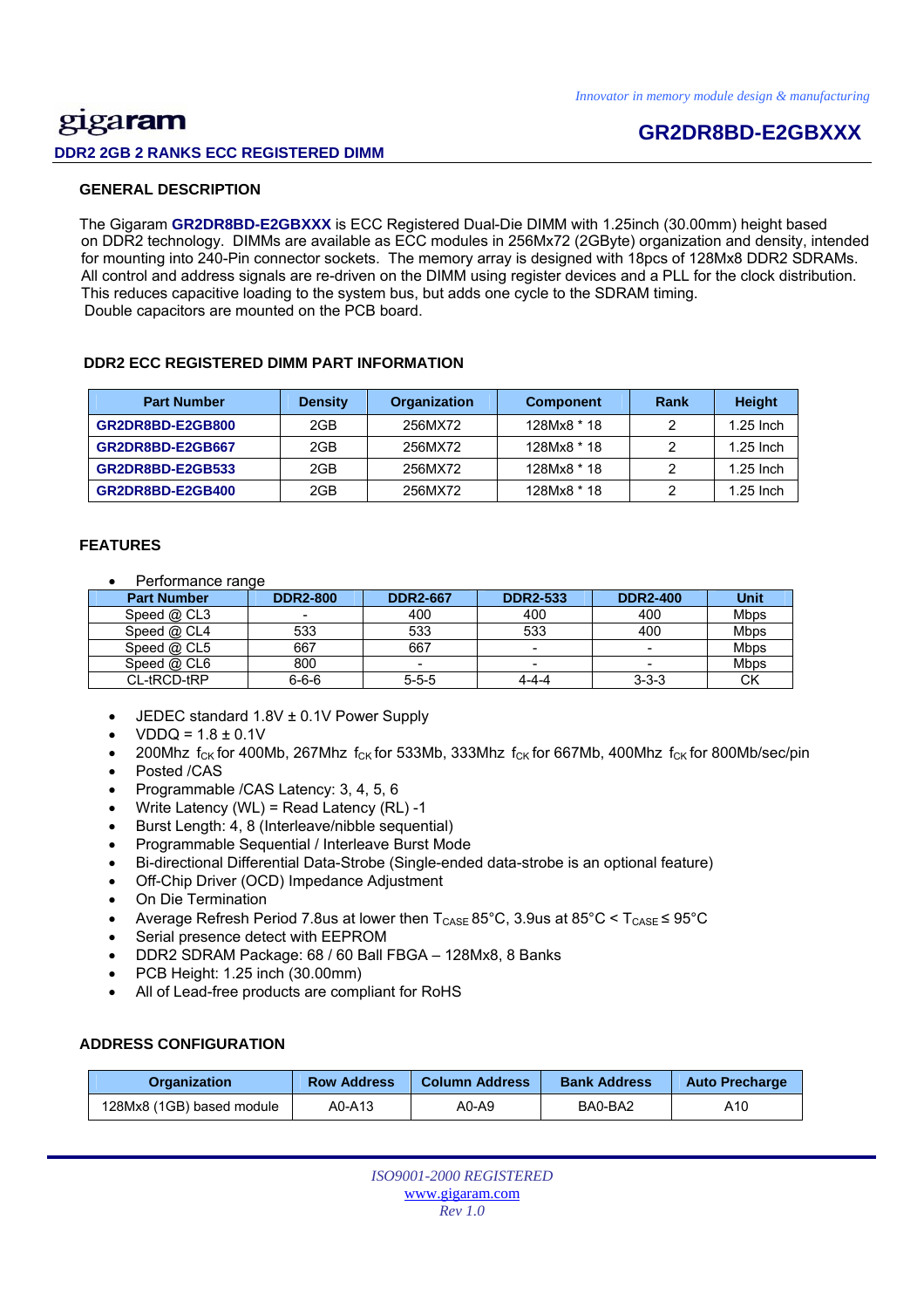# gigaram

### **DDR2 2GB 2 RANKS ECC REGISTERED DIMM**

61 A4 181 VDDQ

# **GR2DR8BD-E2GBXXX**

DM5 / DQS14

| Pin             | <b>FRONT</b>            | Pin | <b>BACK</b>             | Pin             | <b>FRONT</b>            | Pin              | <b>BACK</b>             |
|-----------------|-------------------------|-----|-------------------------|-----------------|-------------------------|------------------|-------------------------|
| 1               | <b>VREF</b>             | 121 | <b>VSS</b>              | 62              | <b>VDDQ</b>             | 182              | A3                      |
| $\overline{2}$  | $\overline{\text{VSS}}$ | 122 | DQ4                     | 63              | A2                      | 183              | A1                      |
| 3               | DQ <sub>0</sub>         | 123 | DQ <sub>5</sub>         | 64              | <b>VDD</b>              | 184              | <b>VDD</b>              |
| 4               | DQ1                     | 124 | <b>VSS</b>              |                 | <b>KEY</b>              |                  | <b>KEY</b>              |
| 5               | <b>VSS</b>              | 125 | DM0 / DQS9              | 65              | <b>VSS</b>              | 185              | /CK0                    |
| 6               | /DQS0                   | 126 | /DQS9                   | 66              | <b>VSS</b>              | 186              | CK <sub>0</sub>         |
| $\overline{7}$  | DQS0                    | 127 | $\overline{\text{VSS}}$ | 67              | VDD                     | 187              | <b>VDD</b>              |
| 8               | <b>VSS</b>              | 128 | DQ6                     | 68              | <b>NC</b>               | 188              | A0                      |
| 9               | DQ <sub>2</sub>         | 129 | DQ7                     | 69              | <b>VDD</b>              | 189              | VDD                     |
| 10              | DQ3                     | 130 | <b>VSS</b>              | 70              | A10/AP                  | 190              | BA1                     |
| $\overline{11}$ | $\overline{\text{VSS}}$ | 131 | <b>DQ12</b>             | $\overline{71}$ | B <sub>A0</sub>         | 191              | <b>VDDQ</b>             |
| $\overline{12}$ | DQ8                     | 132 | DQ13                    | 72              | <b>VDDQ</b>             | 192              | /RAS                    |
| 13              | DQ <sub>9</sub>         | 133 | $\overline{\text{VSS}}$ | 73              | /WE                     | 193              | /CS0                    |
| 14              | <b>VSS</b>              | 134 | DM1/DQS10               | 74              | /CAS                    | 194              | <b>VDDQ</b>             |
| 15              | /DQS1                   | 135 | /DQS10                  | 75              | VDDQ                    | 195              | ODT0                    |
| 16              | DQS1                    | 136 | <b>VSS</b>              | 76              | <b>VSS</b>              | 196              | A13                     |
| 17              | $\overline{\text{VSS}}$ | 137 | <b>NC</b>               | $\overline{77}$ | ODT <sub>1</sub>        | 197              | VDD                     |
| 18              | /RESET                  | 138 | NC                      | 78              | <b>VDDQ</b>             | 198              | $\overline{\text{VSS}}$ |
| 19              | NC                      | 139 | <b>VSS</b>              | 79              | <b>VSS</b>              | 199              | DQ36                    |
| 20              | <b>VSS</b>              | 140 | <b>DQ14</b>             | 80              | DQ32                    | 200              | <b>DQ37</b>             |
| 21              | DQ10                    | 141 | <b>DQ15</b>             | 81              | DQ33                    | 201              | $\overline{\text{VSS}}$ |
| 22              | <b>DQ11</b>             | 142 | <b>VSS</b>              | 82              | $\overline{\text{VSS}}$ | 202              | DQ38                    |
| 23              | <b>VSS</b>              | 143 | DQ20                    | 83              | /DQS4                   | 203              | DQ39                    |
| 24              | DQ16                    | 144 | DQ21                    | 84              | DQS4                    | 204              | <b>VSS</b>              |
| 25              | <b>DQ17</b>             | 145 | <b>VSS</b>              | 85              | <b>VSS</b>              | 205              | DQ38                    |
| 26              | $\overline{\text{VSS}}$ | 146 | <b>DM2 / DQS11</b>      | 86              | <b>DQ34</b>             | 206              | DQ39                    |
| $\overline{27}$ | /DQS2                   | 147 | /DQS11                  | 87              | <b>DQ35</b>             | $\overline{207}$ | <b>VSS</b>              |
| 28              | DQS2                    | 148 | <b>VSS</b>              | 88              | $\overline{\text{VSS}}$ | 208              | <b>DQ44</b>             |
| 29              | <b>VSS</b>              | 149 | <b>DQ22</b>             | 89              | DQ40                    | 209              | DQ45                    |
| 30              | <b>DQ18</b>             | 150 | DQ23                    | 90              | DQ41                    | 210              | <b>VSS</b>              |
| 31              | DQ19                    | 151 | <b>VSS</b>              | 91              | <b>VSS</b>              | 211              | DM5 / DQS               |
| $\overline{32}$ | <b>VSS</b>              | 152 | <b>DQ28</b>             | 92              | /DQS5                   | 212              | /DQS14                  |
| 33              | DQ24                    | 153 | <b>DQ29</b>             | 93              | DQS5                    | 213              | <b>VSS</b>              |
| $\overline{34}$ | DQ25                    | 154 | <b>VSS</b>              | 94              | $\overline{\text{VSS}}$ | 214              | DQ46                    |
| 35              | <b>VSS</b>              | 155 | DM3 / DQS12             | 95              | <b>DQ42</b>             | 215              | <b>DQ47</b>             |
| 36              | /DQS3                   | 156 | /DQS12                  | 96              | DQ43                    | 216              | <b>VSS</b>              |
| 37              | DQS3                    | 157 | <b>VSS</b>              | 97              | <b>VSS</b>              | 217              | <b>DQ52</b>             |
| $\overline{38}$ | <b>VSS</b>              | 158 | DQ30                    | 98              | <b>DQ48</b>             | 218              | DQ53                    |

*ISO9001-2000 REGISTERED*  www.gigaram.com *Rev 1.0*

39 DQ26 159 DQ31 99 DQ49 219 VSS 40 | DQ27 | 160 | VSS | 100 | VSS | 220 | NC 41 | VSS | 161 | CB4 | 101 | SA2 | 221 | NC 42 | CB0 | 162 | CB5 | 102 | NC | 222 | VSS 43 | CB1 | 163 | VSS | 103 | VSS | 223 | DM6 / DQS15 44 | VSS | 164 | DM8 / DQS17 | 104 | /DQS6 | 224 | /DQS15 45 | /DQS8 | 165 | /DQS17 | 105 | DQS6 | 225 | VSS 46 | DQS8 | 166 | VSS | 106 | VSS | 226 | DQ54 47 | VSS | 167 | CB6 | 107 | DQ50 | 227 | DQ55 48 CB2 168 CB7 108 DQ51 228 VSS 49 | CB3 | 169 | VSS | 109 | VSS | 229 | DQ60 50 VSS 170 VDDQ 110 DQ56 230 DQ61 51 | VDDQ | 171 | NC / CKE1 | 111 | DQ57 | 231 | VSS 52 CKE0 172 VDD 112 VSS 232 DM7 / DQS16 53 | VDD | 173 | NC | 113 | /DQS7 | 233 | /DQS16 54 | NC | 174 | NC | 114 | DQS7 | 234 | VSS 55 | NC | 175 | VDDQ | 115 | VSS | 235 | DQ62 56 | VDDQ | 176 | A12 | 116 | DQ58 | 236 | DQ63 57 | A11 | 177 | A9 | 117 | DQ59 | 237 | VSS 58 | A7 | 178 | VDD | 118 | VSS | 238 | VDDSPD 59 | VDD | 179 | A8 | 119 | SDA | 239 | SA0 60 | A5 | 180 | A6 | 120 | SCL | 240 | SA1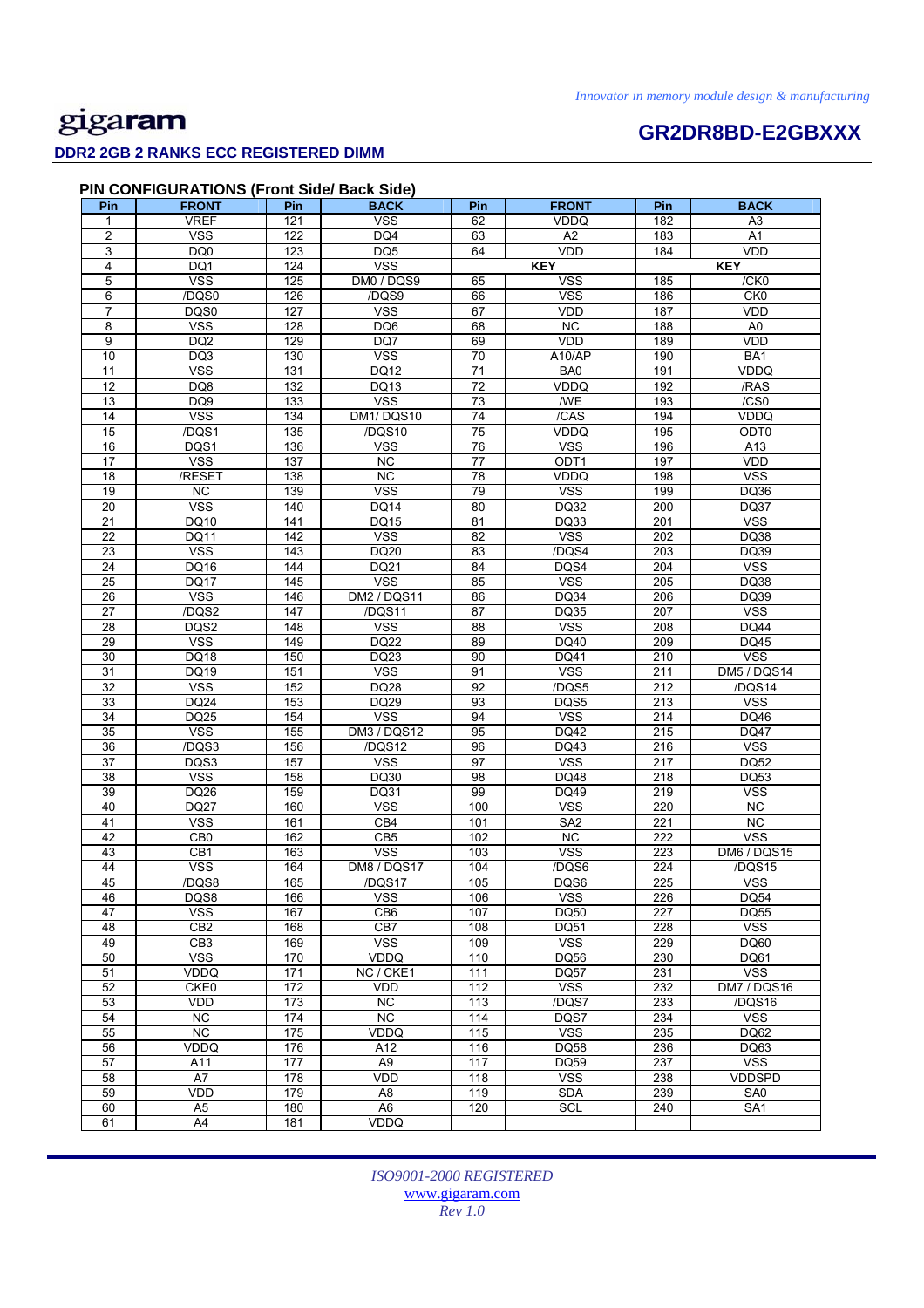# **GR2DR8BD-E2GBXXX**

### **DDR2 2GB 2 RANKS ECC REGISTERED DIMM**

### **INPUT/OUTPUT FUNCTIONAL DESCRIPTION**

| <b>Symbol</b>             | <b>Type</b> | <b>Polarity</b>    | <b>Function</b>                                                                                                                                                                                                                                                                                                                                                                                                                                                                                                                                                                                                                                                                                                  |
|---------------------------|-------------|--------------------|------------------------------------------------------------------------------------------------------------------------------------------------------------------------------------------------------------------------------------------------------------------------------------------------------------------------------------------------------------------------------------------------------------------------------------------------------------------------------------------------------------------------------------------------------------------------------------------------------------------------------------------------------------------------------------------------------------------|
| <b>CK0, /CK0</b>          | Input       | Cross point        | The system clock inputs. All address and command lines are sampled on the<br>cross point of the rising edge of CK and he falling edge of CK*. An on-board<br>DLL circuit is driven from the clock inputs and output timing for read operations<br>is synchronized to the input clock.                                                                                                                                                                                                                                                                                                                                                                                                                            |
| CKE [1:0]                 | Input       | Active High        | CKE high activates and CKE low deactivates internal signals and device input<br>buffers and output drivers of the SDRAMs. Taking CKE low provides Precharge<br>Power-Down and Self-Refresh operation (all banks idle), or Active Power-Down<br>(row Active in any bank).                                                                                                                                                                                                                                                                                                                                                                                                                                         |
| /CS [1:0]                 | Input       | <b>Active Low</b>  | Enables the associated SDRAM command decoder when low and disables<br>decoder when high. When decoder is disabled, new commands are ignored and<br>previous operations continue. The input signals also disable all outputs (except<br>CKE and ODT) of the register(s) on the DIMM when both inputs are high. When<br>both CS*[1:0] are high, all register outputs (except CK, ODT and Chip select)<br>remain in the previous state.                                                                                                                                                                                                                                                                             |
| ODT [1:0]                 | Input       | <b>Active High</b> | On-Die Termination control signals                                                                                                                                                                                                                                                                                                                                                                                                                                                                                                                                                                                                                                                                               |
| /RAS,<br>/CAS, /WE        | Input       | <b>Active Low</b>  | When sampled at the positive edge of the clock, RAS*, CAS* and WE* define<br>the operation to be executed by the SDRAM.                                                                                                                                                                                                                                                                                                                                                                                                                                                                                                                                                                                          |
| DM [8:0]                  | Input       | Active High        | Masks write data when high, issued concurrently with input data.                                                                                                                                                                                                                                                                                                                                                                                                                                                                                                                                                                                                                                                 |
| BA [2:0]                  | Input       |                    | Selects which internal SDRAM memory bank is activated                                                                                                                                                                                                                                                                                                                                                                                                                                                                                                                                                                                                                                                            |
| A [13:0]                  | Input       |                    | During Bank Activate command cycle, Address defines the row address. During<br>a Read or Write command cycle, Address defines the column address. In<br>addition to the column address, A10 (=AP) is used to invoke Auto-Precharge<br>operation at the end of the burst read or write cycle. If AP is high, Auto<br>Precharge is selected and BA[1:0] defines the bank to be precharged. If AP is<br>low, Auto-Precharge is disabled. During a Precharge command cycle, AP is<br>used in conjunction with BA[1:0] to control which bank(s) to precharge. If AP is<br>high, all banks will be precharged regardless of the state of BA[1:0]. If AP is low,<br>BA[1:0] are used to define which bank to precharge. |
| DQ [63:0],<br>CB [7:0]    | I/O         |                    | Data and Check Bit Input/Output pins.                                                                                                                                                                                                                                                                                                                                                                                                                                                                                                                                                                                                                                                                            |
| DQS [17:0]<br>/DQS[17:0]  | I/O         | Cross point        | The data strobes, associated with one data byte, source with data transfer. In<br>Write mode, the data strobe is sourced by the controller and is centered in the<br>data window. In Read mode the data strobe is sources by the DDR2 SDRAM<br>and is sent at the leading edge of the data window. DQS* signals are<br>complements, and timing is relative to the crosspoint of respective DQS and<br>DQS*. If the module is to be operated in single ended strobe mode, all DQS*<br>signals must be tied on the system board to VSS and DDR2 SDRAM mode<br>registers programmed appropriately.                                                                                                                  |
| SA [2:0]                  | Input       |                    | These signals are tied at the system planar to either VSS or VDDSPD to<br>configure the serial SPD EEPROM address range                                                                                                                                                                                                                                                                                                                                                                                                                                                                                                                                                                                          |
| <b>SDA</b>                | 1/O         |                    | This bidirectional pin is used to transfer data into and out of the SPD EEPROM.<br>A resistor maybe connected from the SDA bus line to VDDSPD on the system<br>planar to act as a pull-up.                                                                                                                                                                                                                                                                                                                                                                                                                                                                                                                       |
| SCL                       | Input       |                    | This signal is used to clock data into the SPD EEPROM. A resistor maybe<br>connected from the SCL bus line to VDDSPD on the system planar to act as a<br>pull-up.                                                                                                                                                                                                                                                                                                                                                                                                                                                                                                                                                |
| /RESET                    | Input       |                    | The /RESET pin is connected to the RST* pin on the register and to the OE pin<br>on the PLL. When low, all register outputs will be driven low and the PLL clocks<br>to the DRAMs and the register(s) will be set to low level. The PLL will remain<br>synchronized with the input clock.                                                                                                                                                                                                                                                                                                                                                                                                                        |
| $V_{DD}$ , $V_{SS}$       | Supply      | $\blacksquare$     | Power and ground for the DDR SDRAM input buffers and core logic.                                                                                                                                                                                                                                                                                                                                                                                                                                                                                                                                                                                                                                                 |
| $V_{REF}$                 | Supply      | -                  | Reference voltage for the SSTL-18 inputs.                                                                                                                                                                                                                                                                                                                                                                                                                                                                                                                                                                                                                                                                        |
| <b>V</b> <sub>DDSPD</sub> | Supply      |                    | Serial EEPROM positive power supply, wired to a separated power pin at the<br>connector which supports from 1.7 Volt to 3.6 Volt.                                                                                                                                                                                                                                                                                                                                                                                                                                                                                                                                                                                |

*ISO9001-2000 REGISTERED*  www.gigaram.com *Rev 1.0*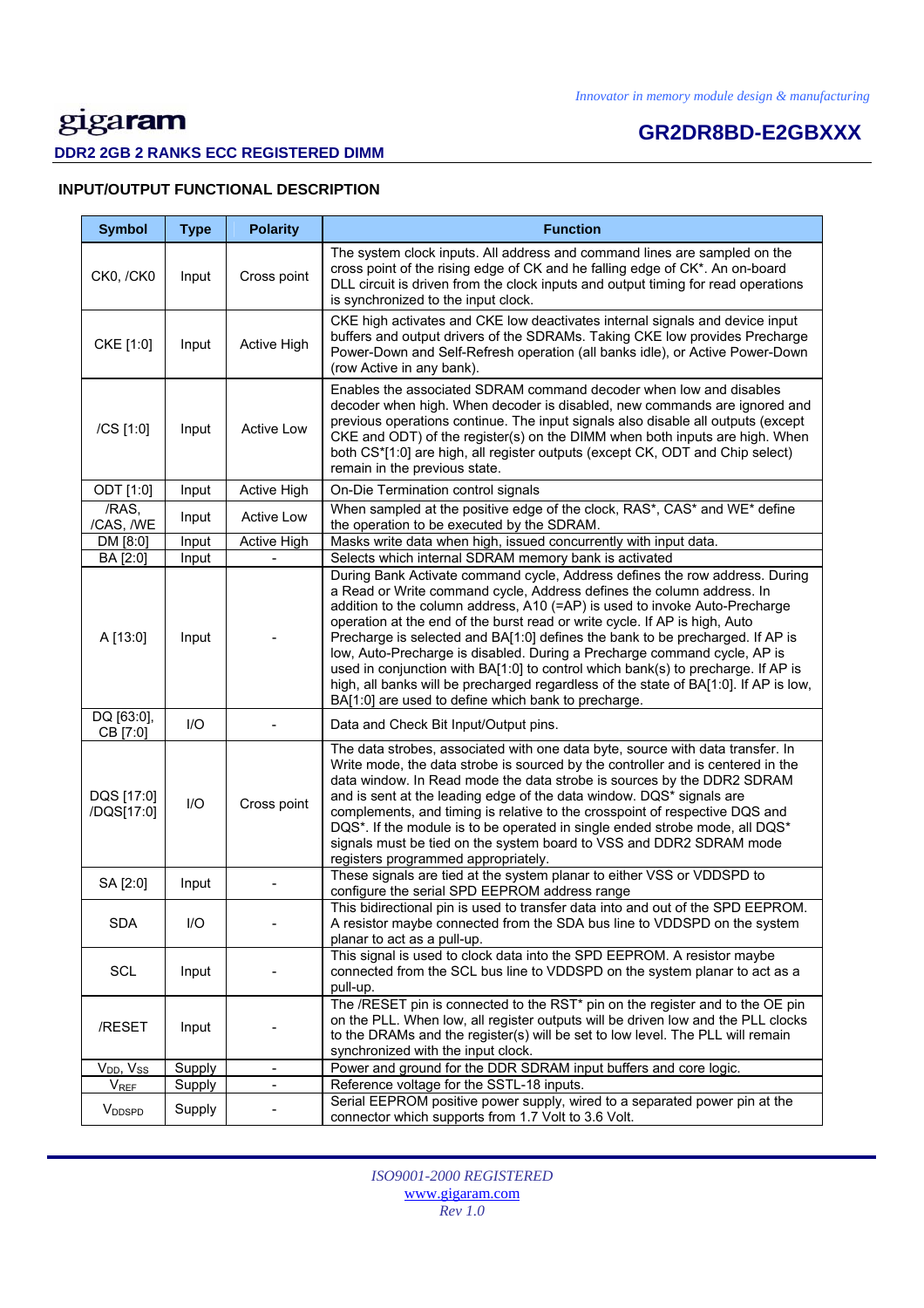# gigaram

## **GR2DR8BD-E2GBXXX**

### **DDR2 2GB 2 RANKS ECC REGISTERED DIMM**

### **FUNCTIONAL BLOCK DIAGRAM**



*ISO9001-2000 REGISTERED*  www.gigaram.com *Rev 1.0*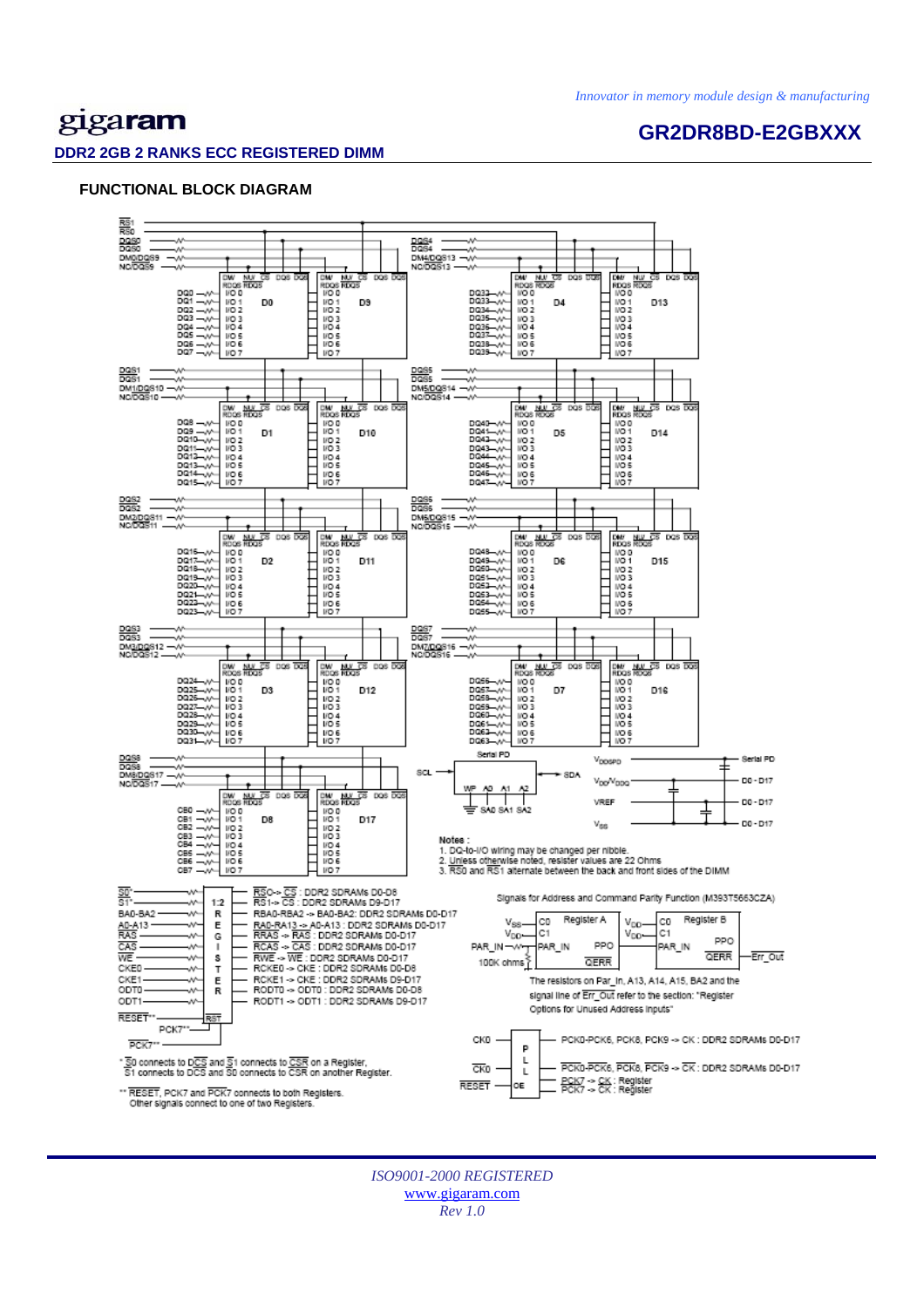# <u>gig</u>aram

### **DDR2 2GB 2 RANKS ECC REGISTERED DIMM**

## **GR2DR8BD-E2GBXXX**

### **ABSOLUTE MAXIMUM DC RATINGS**

| <b>Parameter</b>                           |                           | <b>Limit Values</b> | Unit   |              |
|--------------------------------------------|---------------------------|---------------------|--------|--------------|
|                                            | <b>Symbol</b>             | Min.                | Max.   |              |
| Voltage on any pins relative to $V_{SS}$   | $V_{IN}$ , $V_{OUT}$      | $-0.5$              | 2.3    |              |
| Voltage on V <sub>DD</sub> relative to Vss | V <sub>DD</sub>           | $-1.0$              | 2.3    |              |
| Voltage on $V_{DDQ}$ relative to $V_{SS}$  | V <sub>DDQ</sub>          | $-0.5$              | 2.3    |              |
| Storage temperature range                  | $\mathsf{T}_{\text{STG}}$ | -55                 | $+100$ | $^{\circ}$ C |

 Stresses greater than those listed under "Absolute Maximum Ratings" may cause permanent to the device. This is a stress rating only and functional operation of the device at these or any other conditions above those indicated in the operational sections of this specification is not implied. Exposure to absolute maximum rating conditions for extended periods may affect reliability.

#### **OPERATING TEMPERATURE RANGE**

| <b>Parameter</b>                                  | <b>Symbol</b>              |      | <b>Limit Values</b> | Unit           | <b>Notes</b> |  |
|---------------------------------------------------|----------------------------|------|---------------------|----------------|--------------|--|
|                                                   |                            | Min. | Max.                |                |              |  |
| DIMM Module Operating Temperature Range (ambient) | <b>TOPR</b>                |      | $+55$               | $^{\circ}$ C   |              |  |
| DRAM Component Case Temperature Range             | $\mathsf{T}_\mathsf{CASE}$ |      | $+95$               | $\circ$ $\sim$ | 1 - 4        |  |

1. DRAM Component Case Temperature is the surface temperature in the center on the top side of any of the DRAMs. For measurement conditions, please refer to the JEDEC document JESD51-2.

2. Within the DRAM Component Case Temperature range all DRAM specification will be supported.

3. Above 85 º C DRAM case temperature the Auto-Refresh command interval has to be reduced to tREF1= 3.9us.

4. Self-Refresh period is hard-coded in the DRAMs and therefore it is imperative that the system ensures the DRAM is below 85 º C case temperature before initiating self-refresh operation.

## Parameter Symbol **Definit Values**<br>Min. Norm. Max. **Unit Notes**  Device Supply Voltage  $V_{DD}$   $V_{DD}$  1.7  $1.8$  1.8 1.9 V Output Supply Voltage VDDQ 1.7 1.8 1.9 V 1) Input Reference Voltage  $V_{REF}$  0.49 x V<sub>DDQ</sub> 0.5 x V<sub>DDQ</sub> 0.51 x V<sub>DDQ</sub> V 2) EEPROM Supply Voltage VDDSPD 1.7 - 3.6 V DC Input Logic High  $V_{\text{H(DC)}}$   $V_{\text{REF}}$  + 0.125  $\vert$  -  $V_{\text{DDQ}}$  + 0.3  $\vert$  V DC Input Logic Low  $V_{IL(DC)}$   $-0.30$   $-V_{REF} - 0.125$  V In/Output Leakage Current |  $I_L$  | -5 | - | 5 | uA | 3)

### **AC & DC OPERATING CONDITIONS**

Under all conditions,  $V_{DDQ}$  must be less than or equal to VDD

2. Peak to peak AC noise on V<sub>REF</sub> may not exceed  $\pm$  2% V<sub>REF (DC)</sub>. V<sub>REF</sub> is also expected to track noise variations in V<sub>DDQ</sub>.

3. For any pin on the DIMM connector under test input of 0  $V \leq V_{IN} \leq V_{DDQ} + 0.3V$ .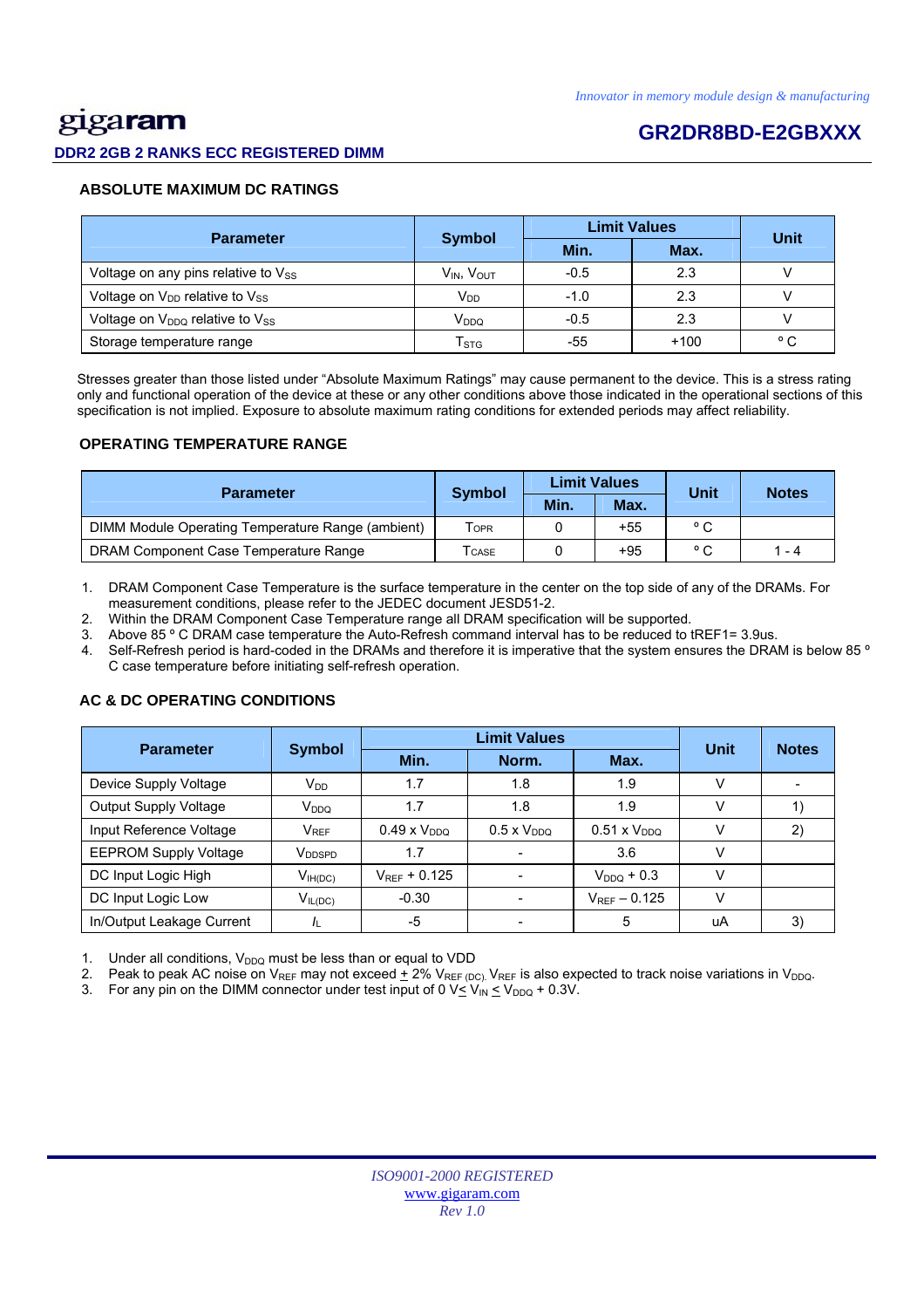### **DDR2 2GB 2 RANKS ECC REGISTERED DIMM**

# **GR2DR8BD-E2GBXXX**

### *I***<sub>DD</sub> SPECIFICATION**

| <b>Symbol</b>              | DDR2-800@CL=6 | DDR2-667@CL=5 | DDR2-533@CL=4 | DDR2-400@CL=3 | <b>Unit</b> | <b>Note</b>    |
|----------------------------|---------------|---------------|---------------|---------------|-------------|----------------|
| I <sub>DD0</sub>           | 4950          | 1760          | 1615          | 1470          | mA          | $\overline{2}$ |
| I <sub>DD1</sub>           | 2120          | 1920          | 1765          | 1610          | mA          | $\overline{2}$ |
| $I_{DD2P}$                 | 910           | 850           | 790           | 730           | mA          | 3              |
| $I_{DD2Q}$                 | 1520          | 1430          | 1340          | 1160          | mA          | 3              |
| <b>I</b> DD <sub>2N</sub>  | 1470          | 1310          | 1240          | 1080          | mA          | 3              |
| $I$ <sub>DD3P(F)</sub>     | 1540          | 1350          | 1160          | 1060          | mA          | 3              |
| $I_{DD3P(S)}$              | 1024          | 954           | 854           | 754           | mA          | 3              |
| <b>I</b> DD3N              | 1595          | 1435          | 1365          | 1205          | mA          | 3              |
| <b>I</b> DD <sub>4</sub> W | 2675          | 2360          | 2135          | 1820          | mA          | $\overline{2}$ |
| I <sub>DD4R</sub>          | 2905          | 2480          | 2145          | 1855          | mA          | $\overline{2}$ |
| $I_{\text{DDB}}$           | 2945          | 2705          | 2510          | 2270          | mA          | 3              |
| $I_{DD6}$                  | 270           | 270           | 270           | 270           | mA          | 3              |
| I <sub>DD7</sub>           | 4180          | 3795          | 3455          | 3070          | mA          | $\overline{2}$ |

#### **Notes**:

1. Calculated values from component data. ODT disabled. IDD1, IDD4R, and IDD7 are defined with the outputs disabled. Currents includes Registers and PLL.

2. The other rank is in IDD2P Precharge Power-Down Standby Current mode

3. Both ranks are in the same IDD current mode.

### **SPEED BINS & CL, tRCD, tRP, tRC and tRAS for CORRESPONDING BIN**

| <b>Speed</b>             | <b>DDR2-800</b> |                          | <b>DDR2-667</b> |            | <b>DDR2-533</b>          |                          | <b>DDR2-400</b>          |            | <b>Unit</b> |
|--------------------------|-----------------|--------------------------|-----------------|------------|--------------------------|--------------------------|--------------------------|------------|-------------|
| <b>Bin (CL-tRCD-tRP)</b> |                 | $6 - 6 - 6$              | $5 - 5 - 5$     |            | $4 - 4 - 4$              |                          | $3 - 3 - 3$              |            |             |
| <b>Parameter</b>         | <b>Min</b>      | <b>Max</b>               | <b>Min</b>      | <b>Max</b> | <b>Min</b>               | <b>Max</b>               | <b>Min</b>               | <b>Max</b> |             |
| tCK, CL=3                | ۰               |                          | 5               | 8          | 5                        | 8                        | 5                        | 8          | ns          |
| tCK, CL=4                | 3.75            | 8                        | 3.75            | 8          | 3.75                     | 8                        | 5                        | 8          | ns          |
| tCK, CL=5                | 3               | 8                        | 3               | 8          | 3.75                     | 8                        | $\overline{\phantom{0}}$ | -          | ns          |
| $tCK$ , $CL=6$           | 2.5             | 8                        | -               |            | $\overline{\phantom{0}}$ | -                        | -                        |            | ns          |
| tRCD                     | 15              | $\overline{\phantom{0}}$ | 15              | -          | 15                       | -                        | 15                       |            | ns          |
| tRP                      | 15              |                          | 15              |            | 15                       | $\overline{\phantom{0}}$ | 15                       |            | ns          |
| tRC                      | 60              |                          | 60              |            | 60                       |                          | 55                       |            | ns          |
| tRAS                     | 45              | 70000                    | 45              | 70000      | 45                       | 70000                    | 40                       | 70000      | ns          |